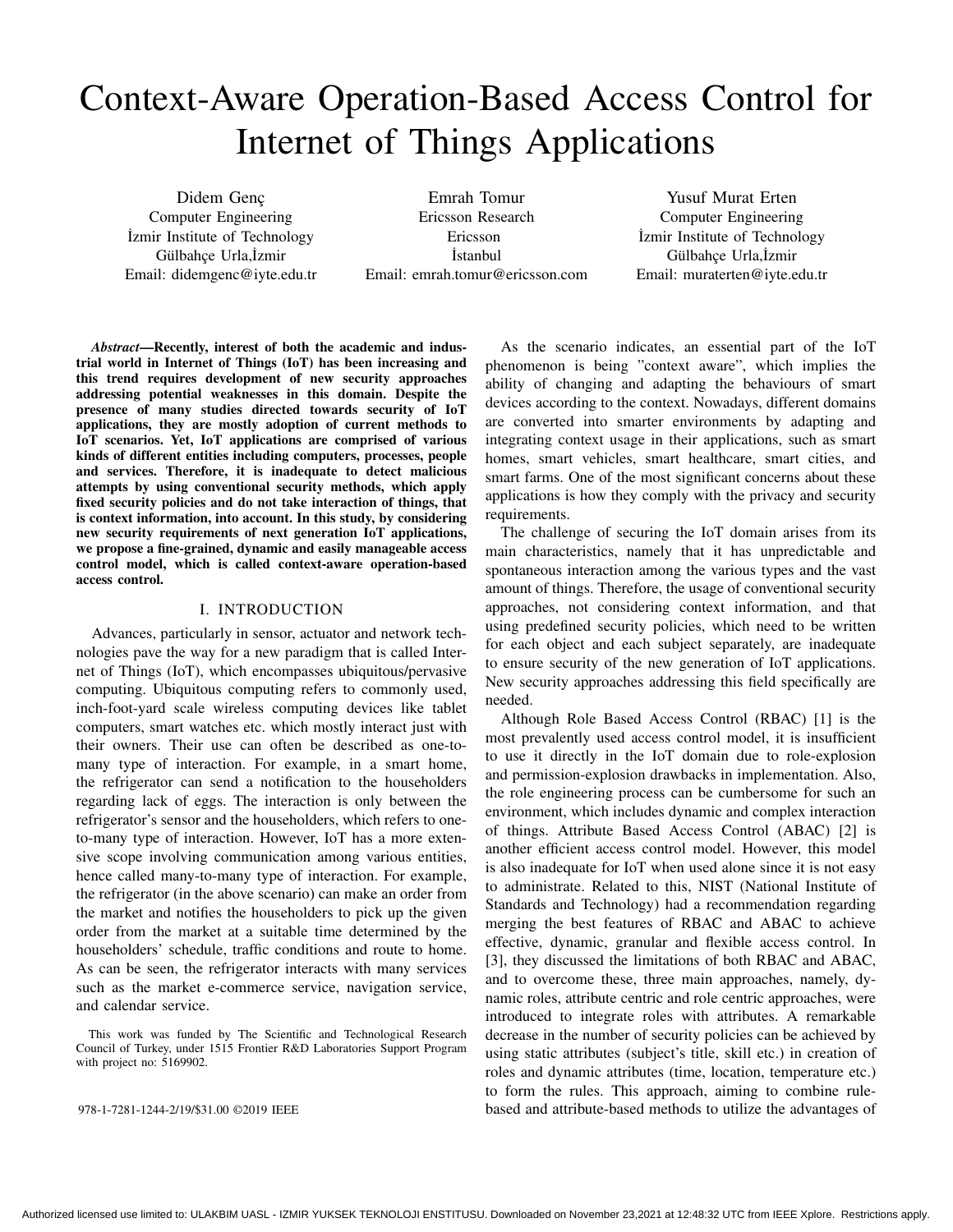both approaches, has the potential to meet the requirements of future IoT environments having dynamic, many-to-many interactions.

In this paper, we propose an access control method which has both context-aware features and also integrates RBAC and ABAC. Therefore, our proposed method is a hybrid of the context-aware role-based access control (CA-RBAC) [4] with attribute based access control (ABAC) method. We call this new model CA-OBAC: Context Aware Operation Based Access Control. It makes use of the efficiency of context awareness for dynamic and fine-grained access control and the easy administration property of RBAC's role approach. Additionally, ABAC's attribute usage approach is utilized to reduce the complexity that arises from the presence of vast amount of objects and subjects.

The rest of the paper is organized as follows. In Section II related studies are examined. Section III presents the methodology of the proposed access control model. Section IV presents a sample scenario and the example rule set for this scenario under the proposed model. In section V, the proposed model is compared with the CA-RBAC and ABAC models regarding the number of required policy rules under worst case. Finally, we present the conclusion in section VI.

#### II. RELATED WORK

There are two main approaches that we follow to obtain a flexible, fine-grained, usable, and scalable access control model. One of them is the utilization of context information in access control, and the other is to merge advantages of RBAC and ABAC. In this section, existing work of these two approaches will be summarized.

Use of context in access control ensures a fine-grained and dynamic access control mechanism. Therefore, many researchers have proposed different works that integrate context awareness with access control. However, among these studies, it appears that there are only a few studies addressing next generation IoT scenarios considering complicated interaction of things. The studies [5], [6], which address IoT applications, state that merely RBAC or ABAC usage is inadequate for IoT domain.

Studies in [7], [8] propose distinct role-based access control models with context enhancements, but they all addressed ubiquitous computing environments with one-to-many interactions. Also, the study conducted by Abdella et al. [4] uses a combination of context awareness and RBAC for providing security. However, their study only addresses Android-based mobile applications.

The study by Bai et al. [9], which aimed to develop access control for many-to-many type of interactions for Web of Things applications, is named ConUCON security module. ConUCON makes use of context awareness to provide security and privacy in usage control. The main difference of this work is that they build the system on top of the UCON (Usage Control) [10] model instead of RBAC. However, since it does not apply any grouping of entities, adoption of a UCON based

model in ConUCON resulted in overly complicated security policy rules.

The first initiative proposing to integrate ABAC and RBAC as recommended by NIST is [11] by Jin et al. They call their model Role Attribute Based Access Control: RABAC, and this model is good at addressing the role-explosion problem. Also, the studies [12], [13], and [14] propose distinct models that extends properties of ABAC and RBAC by combining role and attribute concepts in a role-centric manner.

As can be seen from the reviewed papers, attribute-based (role-centric) and context-aware RBAC approaches are parallel in terms of limiting permissions based on related attributes or contexts. However, none of these works utilizing contextawareness, RBAC or ABAC in the literature are not designed for IoT and, hence, do not consider specific requirements, which are discussed earlier, of IoT applications.

#### III. METHODOLOGY

# *A. Formal Definitions*

*Operations (Op)*: Operations are defined actions that are allowed to perform on an object in a system. Subject attributes are grouped under specific operations.

*Subjects(S)*: Subjects are the entities that have access rights for objects under specific situations. In an IoT environment; users, services, processes, applications, and devices can be the subjects of the system.

*Subject Attributes (SA)*: Subject attributes capture the properties of each subject. Each subject should have at least one subject attribute. There are many-to-many mappings between SAs and subjects, which means a subject attribute can be assigned to many subjects and a subject can have more than one SA.

*Objects (O)*: Objects are the resources that are protected by the security policies.

*Object Attributes(OA)*: Object attributes are assumed to be given by the manufacturer or administrator of the system, and it defines the properties of the object. Each object should have at least one object attribute. There are many-to-many relationships between objects and OAs like the mapping between subject and SAs.

*Context Expression (Con)*: In this model, the constraints limiting access to an object is called a context since the restriction is based on context information, which contains subject, object or environmental attributes. Context information is stored in a database in the following format:

*Con*<sub>*i*</sub> =  $\langle$  *ContextName, Operator, Value*  $>$  where *Con*<sub>*i*</sub>  $\in$  *Con*. For comparison operators; equal (=), not equal ( $\neq$ ), greater than ( $>$ ), less than ( $<$ ), greater than and equal ( $\geq$ ), less than and equal  $(\le)$ , not  $(\neg)$  can be used.

*Context Rule (CR)*: Context rules are the expressions that are evaluated to decide whether access to the associated object will be allowed or denied. CR is composed of two terms; context and action. Action can be allow or deny. CR is represented as follows:

 $CR_i = \langle$  (ContextName, Operator, Value), Action > where  $CR_i$ ∈ *CR*.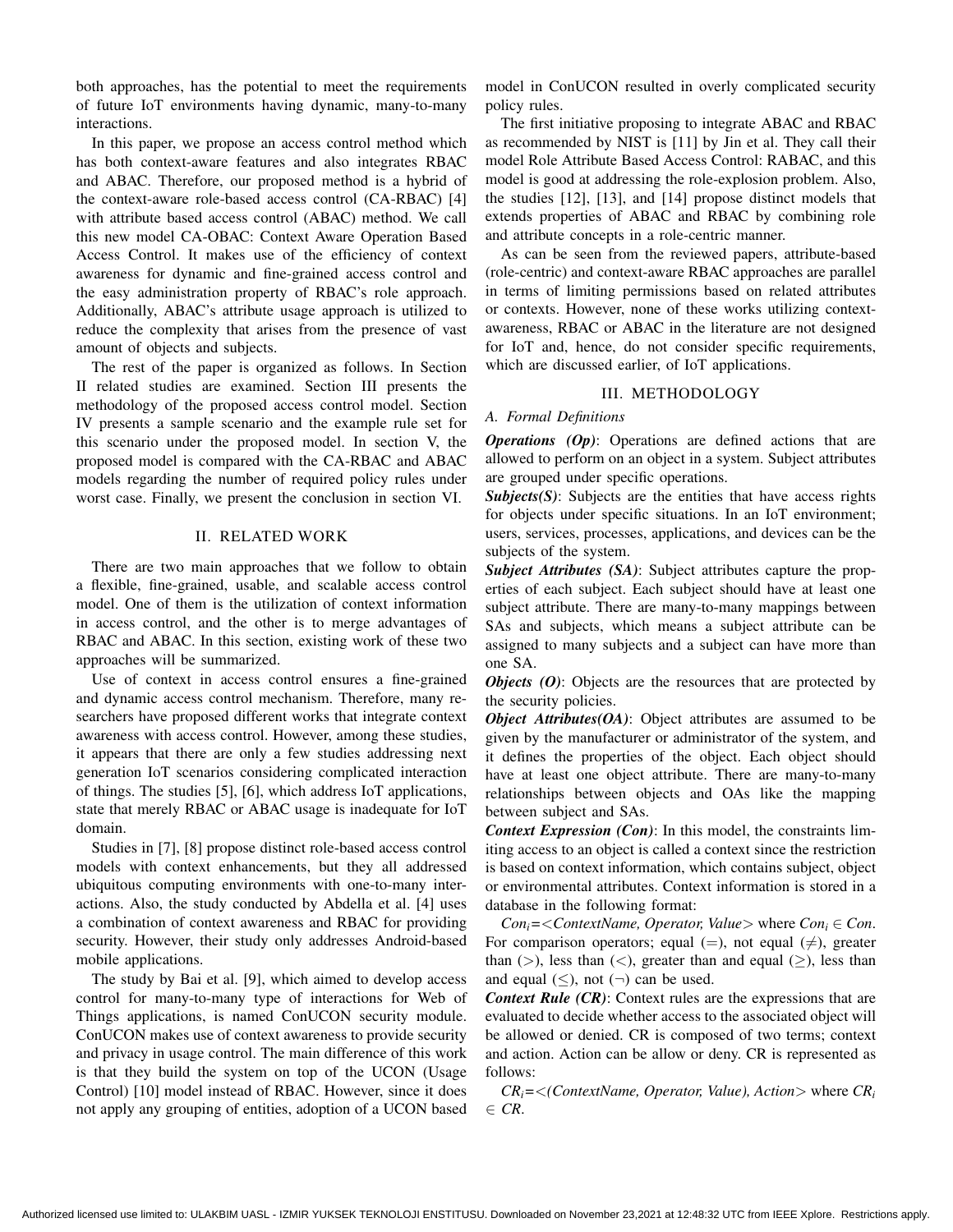*Multiple Context Rules (MCR)*: For some of the cases, access to an object can be related to many contexts which need to be checked, so many context rules are required. Multiple context rules enable writing combined context rules by using logical operators like and  $(∧)$ , or  $(∨)$ . MCR is stored in the form of:

 $MCR_i = \langle (CR_1 \land CR_2) \lor CR_3 \rangle$ , Action> where  $MCR_i \in$ *MCR* and  $CR_i \in CR$ .

#### *B. Access Control Model*

The role component of RBAC enables grouping users and permissions so that an administrator can easily review the permissions of a specific user. However, IoT environments have dynamic interactions of vast amounts of things, and it is not possible to define the interactions among the things exactly and a priori. Therefore, it is inefficient to try to predefine exact access control policies for each entity in the environment. Besides, forcing the assignment of a role to each subject will lead to the creation of an excessive number of roles due to the vast amount and different types of subjects. Considering the existence of the role-explosion problem of RBAC, it is obvious that a radical solution is needed to remove these problems for such a complicated environment. As a solution, we propose to; use operations on their own in access control rather than grouping operations and objects as permissions as done in classical RBAC. In other words, our access policy rules refer to individual operations such as read, write, turn on/off, etc. instead of referring to permissions like read file and turn on light. What is more, we group subject attributes under operations as if subject attributes are subjects and operations are roles in RBAC. The reasoning behind this is that in IoT applications, the number of operations that can be executed is generally limited and much less compared to the number of subjects, which can be any "thing". In this way, it is aimed to prevent the role-explosion problem, which is highly likely to occur in IoT environments. Since it is hard and inefficient to define a relationship between each subject and operation, subject and object attributes are used. Therefore, instead of subjects, subject attributes are assigned to operations to provide flexibility and dynamism. Also, object attributes are used to group the objects in order to prevent the role - permission explosion. Figure 1 illustrates the relationship between entities in our proposed model.



Fig. 1. CA-OBAC Access Control Model Schematic

As it is seen in the Figure 1, S1, S2 and S3 are the subjects. S1 and S2 have SA1 subject attribute and S3 is assigned to SA2 subject attribute. Subject attributes have authorized operations. SA1 can perform OP1 and OP2, while SA2 is allowed for OP2 and OP3. Objects have following attributes; O1, O2 and O3 are labelled with OA1, O4 with OA2, O5 with OA3, and O6 OA4 respectively. Object attributes are assigned to operations, which means that an operation can be performed only on the object attribute(s) (thus, on the object(s)) assigned to it. Finally, the context information is assigned to object attributes.

The architectural design of the proposed model is shown in Figure 2, and the component descriptions are given below.



Fig. 2. Access Control Model Architecture

*Policy Enforcement Point (PEP)*: The requests coming from subjects are met by this unit and are forwarded to the PDP unit for evaluation. Reply of the request is also conducted to the subject over PEP.

*Policy Decision Point (PDP)*: The main security decisions are made by this unit and the results are transmitted to the PEP. Making the required checks associated with the coming requests to allow access is the responsibility of PDP unit which performs it by activating the OADB, SADB, AADB, and CDB peripheral units, which are explained below.

*Policy Configuration Manager (PCM)*: This unit facilitates the configuration of the subject attribute to operation, and object attribute to operation assignments by using the PCM interface.

*Context Manager*: To check whether the related context policies are fulfilled by the subject, context information is acquired by the Context Manager unit through the context providers, and stored in a context database (CDB). Context providers can be different kinds of sensors like temperature, proximity, RFID etc., or the services getting data from Web or social networks etc. The context manager has the responsibility of continuously updating the context information to provide the current context in the CDB. As a result, the PDP unit is able to access these up-to-date context information of related subjects through the CDB in evaluation of access request.

*Assignment Databases*: The model includes 3 different databases which are object assignment database (OADB), subject assignment database (SADB), and attribute assignment database (AADB). As the names imply, OADB stores the ob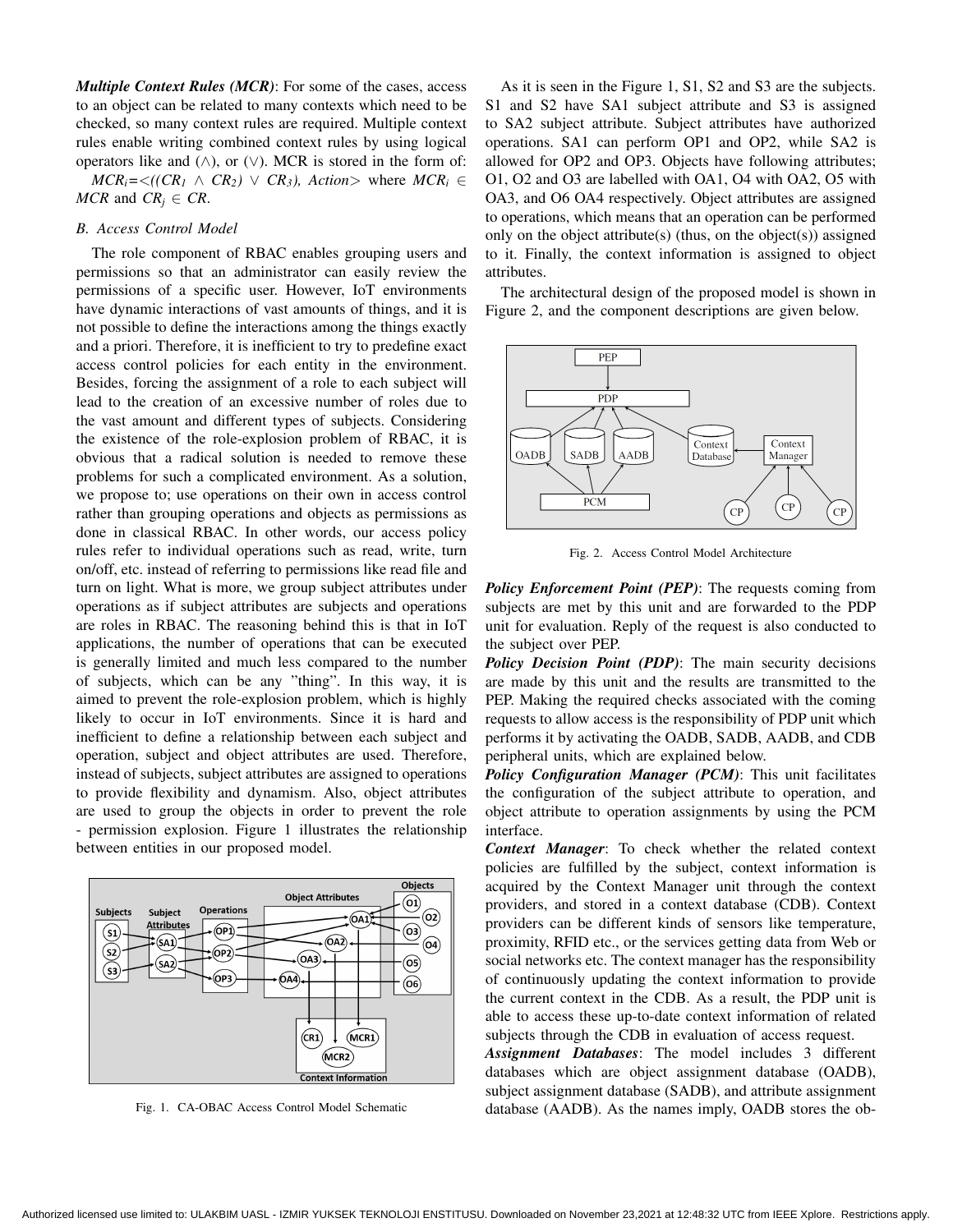ject attribute-operation-authentication-context relation, SADB stores the SA-operation pairs, and AADB is used to store the subjects and objects with their corresponding attributes.

#### The requests come in the form of:

## $Rq <$  Subject\_id, Object\_id, Operation, AuthType >

PEP handles the request and forwards it to PDP for evaluation of access. PDP first checks that the operation is defined in SADB. If there is no such an operation defined in the system, it sends a deny reply to the PEP. If it finds the operation, it retrieves the subject attribute list that is assigned to requested operation from SADB. Also, the subject attributes assigned to the requestor subject are retrieved from AADB, and PDP compares these values with the subject attribute list of the operation. If PDP cannot find any subject attributes of the subject within the SA list of the operation, access is denied. Otherwise, according to the requestor subject's authentication type, allowed object attributes, and corresponding context that are assigned to the requested operation are listed from OADB. Requested object's attributes are also retrieved from AADB. If any of the object attributes do not match with the elements of the list, access will be denied. If there is a match, the corresponding context will be checked from CDB. In case the context requirements are satisfied, PDP sends a grant or allow message to PEP. However, if the context is not satisfied, PDP sends deny message. In addition, there can be no context defined for the related object attributes, in which case PDP always sends an allow message. If the requested object has more than one object attribute with different contexts associated with them, the subject should satisfy all the contexts in order to get access. Finally, PEP transmits the reply to the user.

## IV. SAMPLE SCENARIO

Integration of context awareness with the RBAC model is proposed by different researchers, but the scope of IoT applications we consider is such that smart things interact in a complex way through the cloud infrastructure or social networks. Therefore, the scenario that we choose in order to validate the efficiency of our proposed model includes manyto-many interactions of entities in different smart environments like smart home and smart car. The complexity of CA-RBAC, ABAC and CA-OBAC models are evaluated using this scenario. Entities of the scenario are given below.

Subjects: Katie (mother), John (father), James (child), Joe (child), Sue (child), Jessica (babysitter), Smart Home Application, Smart Healthcare Application

Subject Attributes: Parent, Child, Babysitter, Healthcare App, Home App

Objects: Smart Door, Oven, Washing Machine, Dish Washer, Camera, Wearable Insulin Pump

Object Attributes: Smart Door, Camera, Household Appliances, Wearable Devices

Environmental Attributes: Authentication (Mobile Device, Biometric), Time (school hours, working hours), Location (inside house, outside house), Distance, Parent's Approval

(yes, no), Somebody in front of door (yes, no), Emergency (yes, no)

Each object and subject should have at least one attribute. There are 7 environmental attributes defined to achieve finegrained access control. The distance attribute is defined to be atomic valued, while the others are defined as set type attributes. Principals can either use biometric or mobile device authentication. Subjects included can be either person or application. In the scope of this paper, context modelling is not handled. Therefore, it is assumed that all contexts in the context database are already stored and continuously updated. The scenario is explained in detailed below:

Smart Door: The smart door can be opened in given cases by predefined subjects via different authentication type usage:

- In all cases, mother and father can open the smart door by using biometric authentication.
- Mother and father can also open the smart door by using their mobile device if their smart car, that is defined in the system, is within 10 meters of the house, and the time is outside working hours.
- If the children are outside the house, in all situations, they can open the smart door by using biometric authentication. However, if they are inside the house, to open the smart door some adult (at least one of the parents, or babysitter) should be inside the house, or emergency situation should be enabled.
- When the school bus is closer than 10 meters to the house, and the time is outside the school hours, the door can be opened by children using their mobile devices.
- A babysitter can open the smart door using only biometric authentication if he/she is outside the house and time is working hours for her. When a babysitter is inside the house and there is somebody in front of the door, parent's approval is required to be able to open the door. However, in the same situation, if nobody is outside the house, parent's approval is not needed to open the door.
- A smart home application can also send request to open the smart door if an emergency situation context is asserted, and the ambulance is less than 10 meters away from the house.

# Household Appliances:

- The mother and father can turn the oven, dish washer and washing machine on using their mobile devices when they are not inside the house.
- The children are not allowed to turn any electrical household appliances on or off.
- The babysitter can turn the electrical household appliances on by using his/her mobile device if he/she is inside the house, and the time is within the working hours.
- The mother, father and smart home application can turn the electrical household appliances off, if 30 minutes passed since a request to turn them on has been made, and a parent or babysitter is not inside the house.

# Camera: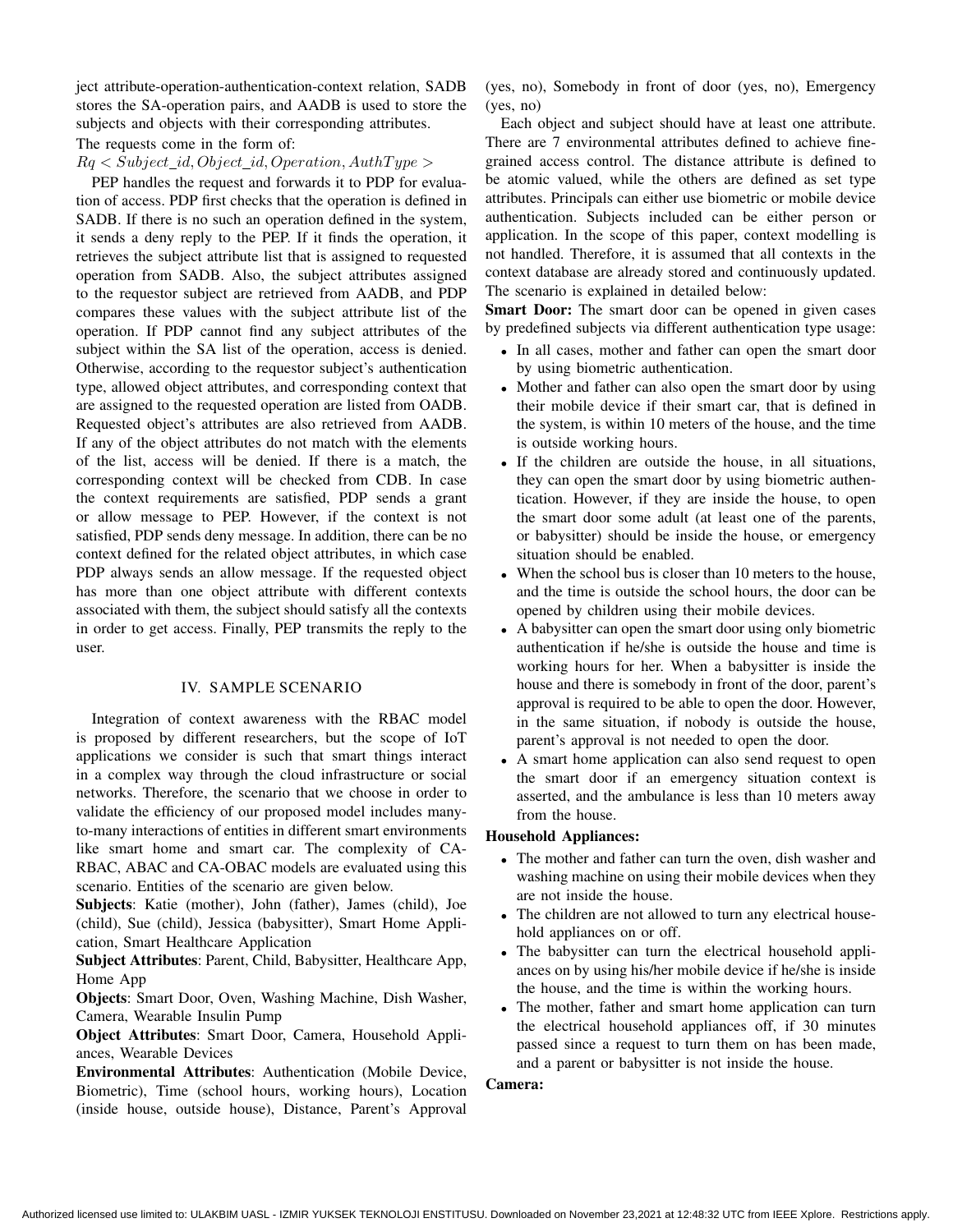| TABLE I         |  |
|-----------------|--|
| <b>RULE SET</b> |  |

| <b>Operation</b>       | Auth.            | <b>Object Attribute</b> | <b>Context</b>                                                                     | Access       |
|------------------------|------------------|-------------------------|------------------------------------------------------------------------------------|--------------|
|                        |                  |                         | $SA = parent$                                                                      | <b>ALLOW</b> |
|                        |                  |                         | $SA = child \wedge loc(requestor) = outside house$                                 | <b>ALLOW</b> |
| <b>OPEN:</b>           | <b>Biometric</b> | Smart Door              | SA=child $\wedge$ (loc(requestor)=inside house $\wedge$                            | <b>ALLOW</b> |
|                        |                  |                         | $loc(parent) \vee loc(babvsitter)= inside house) \vee context= emergency$          |              |
| Parent                 |                  |                         | SA=babysitter $\wedge$ loc(requestor)=outside house $\wedge$ time=working hour     | <b>ALLOW</b> |
| <b>Babysitter</b>      |                  |                         | SA=babysitter $\land$ loc(requestor)=inside house $\land$ sb. in front of door=yes | <b>ALLOW</b> |
| <b>Home App</b>        |                  |                         | $\vee$ parent's approval=yes                                                       |              |
| <b>Child</b>           |                  |                         | SA=babysitter $\land$ loc(requestor)=inside house $\land$ sb. in front of door=no  | <b>ALLOW</b> |
|                        |                  |                         | SA=Home app $\land$ distance(ambulance) $\lt 10$ m $\lor$ emergency=yes            | <b>ALLOW</b> |
|                        |                  | Smart Door              | SA=parent $\land$ time>working hour $\land$ distance(car)<10m                      | <b>ALLOW</b> |
|                        | Mobile Device    |                         | SA=child $\land$ time>school time $\land$ distance(schoolbus)<10m                  | <b>ALLOW</b> |
|                        |                  | Household Appliances    | SA=parent $\land$ loc(requestor)= $\neg$ inside house                              | <b>ALLOW</b> |
|                        |                  |                         | SA=babysitter $\wedge$ loc(requestor)=inside house $\wedge$ time=working hour      | <b>ALLOW</b> |
| <b>DATA READ:</b>      | Biometric        | Camera                  | SA=parent                                                                          | <b>ALLOW</b> |
|                        |                  | Camera                  | SA=Home app. $\land$ context=emergency                                             | <b>ALLOW</b> |
| Parent                 | Mobile Device    |                         | $SA = parent \land context = emergency$                                            | <b>ALLOW</b> |
| Home App.              |                  | <b>Wearable Devices</b> | SA=Healthcare app.                                                                 | <b>ALLOW</b> |
| <b>Healthcare App.</b> |                  |                         | $SA=Home$ app. $\land$ context=emergency                                           | <b>ALLOW</b> |
| <b>TURN OFF:</b>       |                  |                         |                                                                                    |              |
|                        | Mobile Device    | Household Appliances    | $(time(req-open the household appliances) - time(current)) > 30 min$               | <b>ALLOW</b> |
| Home App.              |                  |                         | $\wedge$ (loc(requestor) $\vee$ loc(babysitter)=-inside house)                     |              |
| Parent                 |                  |                         |                                                                                    |              |

- The mother and father can access the camera using their mobile devices if the emergency situation context is enabled.
- The smart home application can also access the camera in case of emergency.

#### Wearable Insulin Pump:

- Smart healthcare application can read data from wearable insulin pump at all times since no context is assigned to this object.
- Smart home application can also read data from wearable devices in emergency situations to verify the context.

Under this scenario, access control rule set given in Table I is sufficient to enforce desired access control policy as defined by permitted operations of entities.

# V. COMPLEXITY ANALYSIS

In this section, we compare the maximum number of rules required to enforce desired access control policy for CA-OBAC, CA-RBAC and ABAC models.

For CA-RBAC model, the number of created roles, permissions and contexts are given in Table II.

Using these, it is possible to write (*permission*  $\times$  *context*) distinct permission-context relations for one role. Context refers to the environmental attributes, thus, we have 13 contexts. Permissions consist of object-operation pairs, so (*objects*  $\times$  *operations*) gives the permission set. When we take into consideration that different roles should have distinct permissions, we get the total number of security policies as  $[role \times context \times (object \times operation)].$  For our scenario this means;

 $Permissions = (6 objects) * (3 operations) = 18$  $SecurityPolitics = (5 roles) * (18 permissions) *$  $(13 context) = 1170$ 

TABLE II COMPLEXITY ANALYSIS OF CA-RBAC MODEL

|                                |    | Parent, Babysitter, Child,        |  |
|--------------------------------|----|-----------------------------------|--|
| <b>Number of Created Roles</b> | 5  | Smart Home App., Smart Healthcare |  |
|                                |    | App.                              |  |
| <b>Number of Operations</b>    | 3  | Data Read, Open, Turn off         |  |
|                                |    | Smart door, Camera, Washing       |  |
| <b>Number of Objects</b>       | 6  | Machine, Dishwasher, Oven,        |  |
|                                |    | Insulin Pump                      |  |
|                                |    | Authentication                    |  |
|                                |    | Distance                          |  |
|                                |    | Parent's Approval                 |  |
| <b>Number of Contexts</b>      | 13 | Sb. in front of door              |  |
|                                |    | Location                          |  |
|                                |    | Time                              |  |
|                                |    | Emergency                         |  |

ABAC model does not include any group of entities. Thus, each rules that are related with all possible interactions are written separately. Under the scenario of this paper, in order to implement the ABAC model required number of attributes to be created are given in Table III.

TABLE III COMPLEXITY ANALYSIS OF ABAC MODEL

| 5<br><b>Number of Subject Attributes</b>            |                                                                    | Parent, Babysitter, Child,<br>Smart Home App., Smart<br>Healthcare App.                                  |
|-----------------------------------------------------|--------------------------------------------------------------------|----------------------------------------------------------------------------------------------------------|
| <b>Number of Object Attributes</b>                  | Smart door, Camera, Household<br>4<br>Appliances, Wearable Devices |                                                                                                          |
| <b>Number of Environmental</b><br><b>Attributes</b> | 13                                                                 | Authentication<br>Distance<br>Parent's Approval<br>Sb. in front of door<br>Location<br>Time<br>Emergency |
| <b>Number of Operations</b>                         | ٩                                                                  | Data Read, Open, Turn off                                                                                |